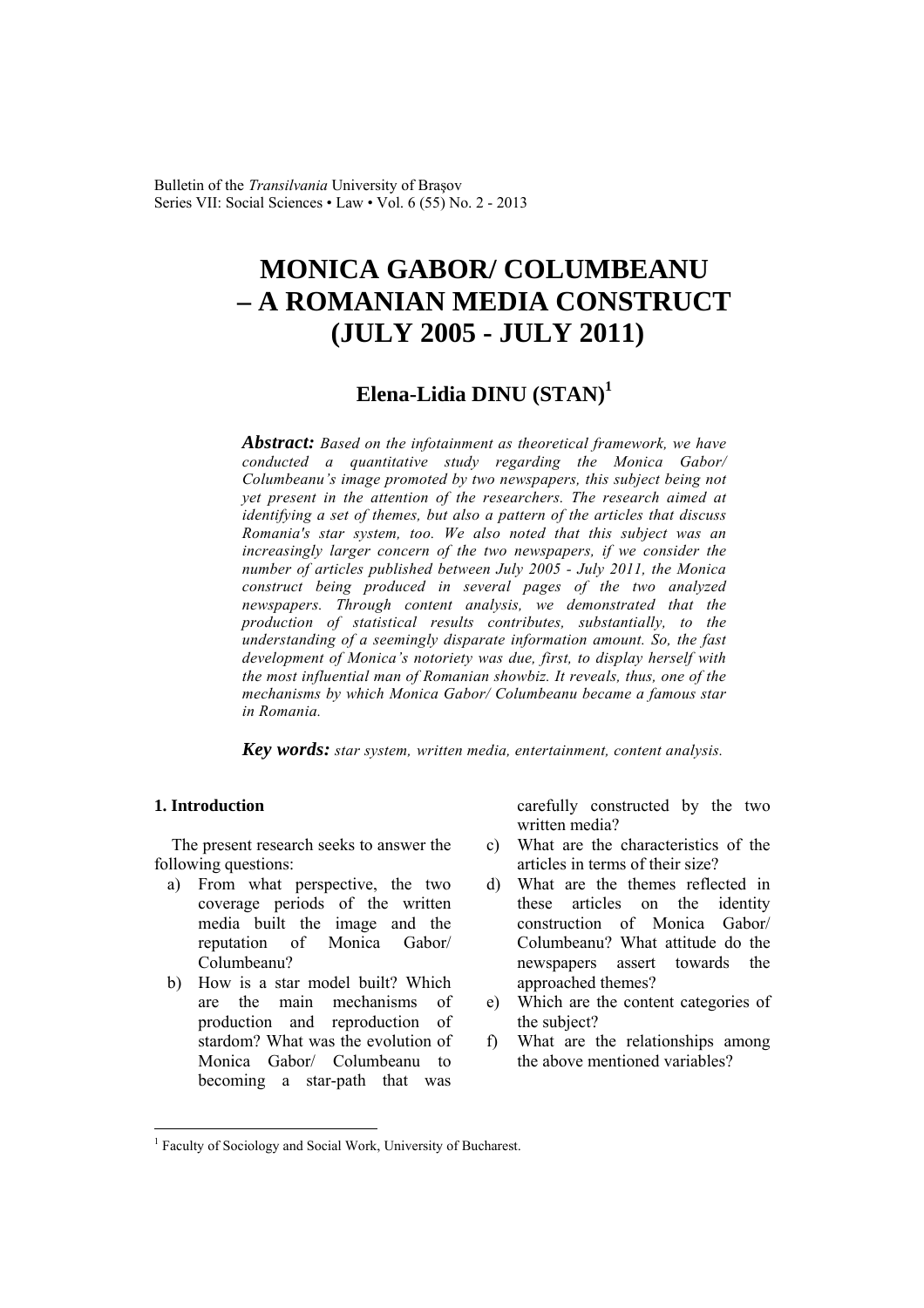#### **2. Methodology**

The used research method was the quantitative content analysis, developed by sociologist Bernard Berelson [1]. Within the two newspapers, during the period July 2005 - July 2011, 1533 articles about Monica Gabor/ Columbeanu subject were published.

Firstly, this research is a descriptive research where we try to examine how the celebrity of Monica Columbeanu was built, produced, and continuously reproduced at media level using quantitative content analysis.

### **3. Research Sample**

According to Alexander Thayer et al. [2], ''the quantity of text should ideally be 5 to 10 percent of the total amount of content to be coded''. So, we coded 10 percent of the total amount of identified articles, restricting, in this way, the analysis.

Therefore, the time allocated for the coding process was long, due to the fact that the material identified in the Romanian written press was very large. In fact, this analysis aimed at covering two distinct periods (July 2005 - July 2006, July 2010 - July 2011) in order to demonstrate that the common woman Monica Gabor has known an amazing evolution in her career, from a less known model to a famous business person.

Out of 1533 articles about Monica, 594 the articles were identified in the above mentioned period. Nevertheless, only 211 articles are selected for coding, 383 articles being excluded from the analysis (see Figure 1).

In order to make the comparisons among the measured variables at the ordinal level, we chose to apply the distribution of media categories, conclusive in the themes. The

five major themes reflect the essence of the 211 articles retained for research.

#### **4.Categories and coding process**

In relation to the key themes, we performed a thematic and quantitative analysis of the data.

Therefore, the number of the categories varied from one subject to another by the number of articles in the two studied newspapers.

Although "it is recommended that this operation be done by two researchers (...) or, after case, by a team of human coders" [3], priori coding was done by one person (author), using Microsoft Excel 2003 to record the data of each article.

Regardless of the selected coding method, each research begins, ideally, with an existing coding scheme [4]. The coding scheme was built on a careful analysis of the literature. From the beginning, each article was read and coded according to the following variables: *newspaper title, period, type of article, theme*. Coding process was conducted in four stages:

- **a)** first, we chose *the expression* (or *group of words*) as a unity of recording and *the theme* as a unity of context. We also used the manifest, inductive analysis that requires the development of specific categories of coding, before the researcher begins the content analysis.
- b) second, the research included the centralization of all media categories of articles selected for analysis, being, then, arranged by themes.
- c) third, we decided to remove duplicates from all media categories.
- d) fourth, this stage implied to be able to arrange chronologically the final categories becoming operational in statistical analysis.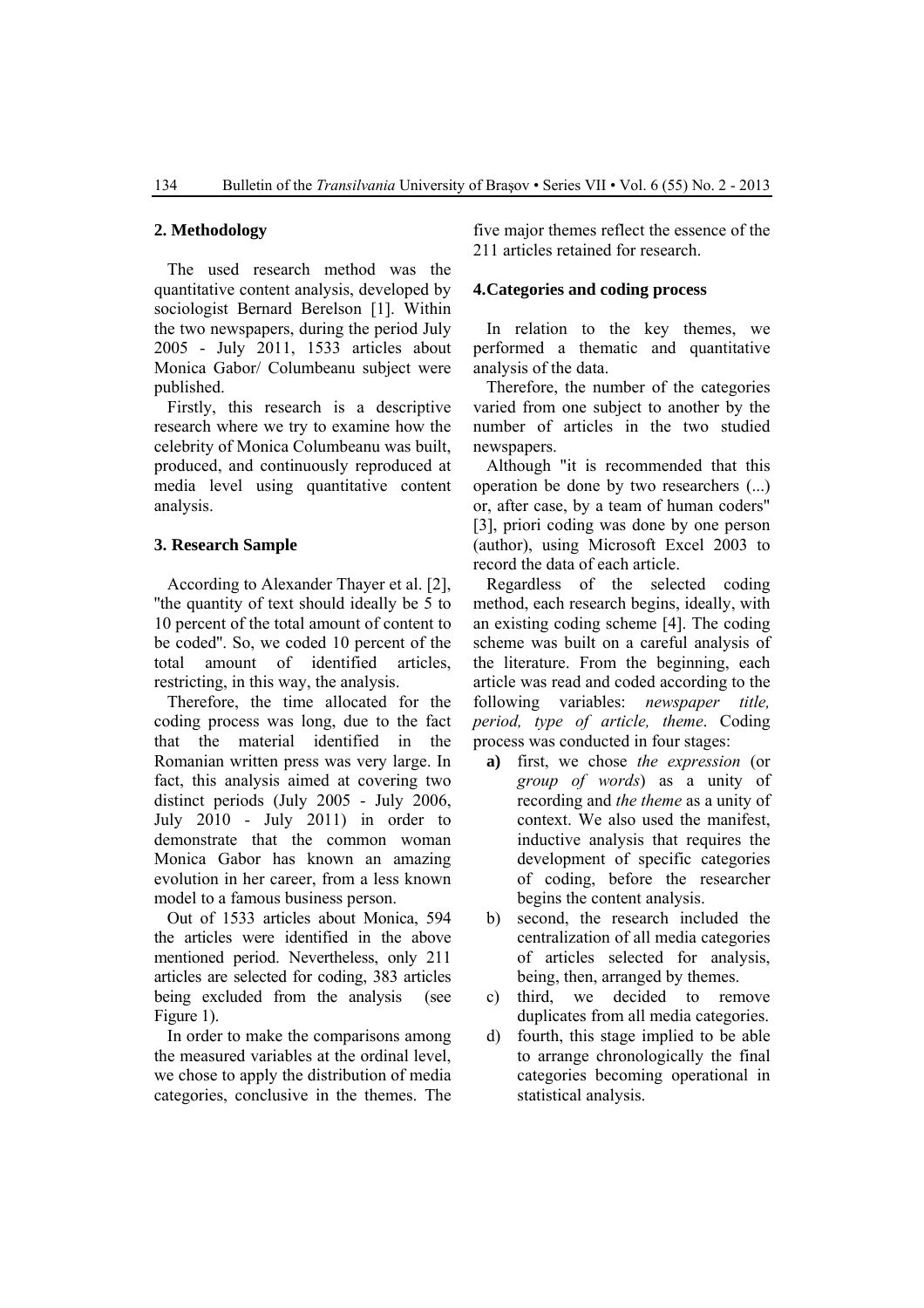

Fig. 1. *Selection criteria for newspaper articles composing the research sample* 

After the initial coding process, there were conducted subsequently descriptive (frequency values) and inferential statistical analysis (formulation and validation of research questions) to report the data.

## **5. Statistical analysis and interpretation of results**

In order to see to what extent the information, presented in two newspapers, reports a comprehensive framework of analysis on Monica Gabor/ Columbeanu model building, SPSS version 17 was used for registration and analysis of data.

In the present research, to test the difference between independent groups, we applied the nonparametric statistical test for ordinal data - Mann-Whitney (U) [5] having, on one hand, the small volume of sample, and having, on the other hand, the asymmetric distribution (the data are heterogeneous).

In our case, there are strongly significant differences at  $p \le 0.01$  in the media issues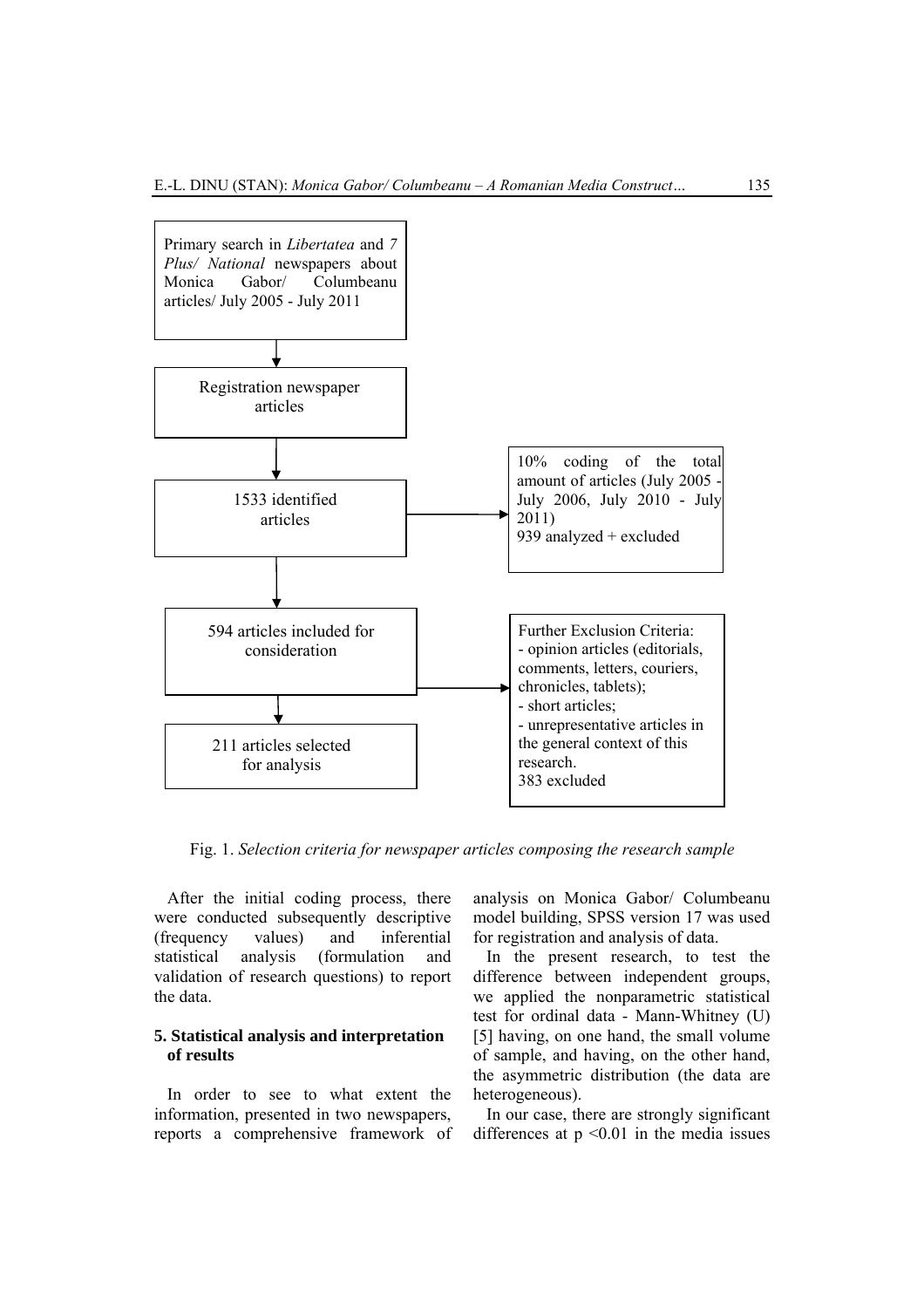for the period July 2005 - July 2006 and July 2010 - July 2011 on the subject of Privacy exposure. According to the reported statistics, we can see that media issues during the first period are greater.

Statistical data show for the period July 2005 - July 2006, compared to July 2010 - July 2011, a significant increase ( $p \le 0.05$ ) of the articles that had the main thematic presentation between television and modeling.

There were reported highly significant differences ( $p \leq 0.01$ ) on Columbeanu family enhancing for the period July 2005 - July 2006 and July 2010 - July 2011. Thus, we can see that in the period July 2005 - July 2006 there were reported articles with a greater number of elements, included in our theme. There are highly significant differences on Columbeanu family decline size for the above mentioned periods. Thus, in the period July 2010 - July 2011, the number of articles on this subject was much higher than in the period July 2005 - July 2006.

Statistically analyzing the articles according to the performed coding, we can see that the comparison between the two newspapers reflects statistically significant differences at a significance level of p <0.05 for Image and Modeling and Columbeanu family decline themes. In this step of the statistical analysis, we included articles appeared in both periods, July 2005 - July 2006 and July 2010 - July 2011. As it can be seen, also, from media thematic coding, the number of articles was much higher in *Libertatea* newspaper for Image and Modeling theme and the large reportage in *7 Plus/ National* newspaper for Columbeanu family decline theme.

There are highly significant differences at a significance level of  $p \le 0.01$  at global level, including both studied periods and the reviewed newspapers concerning photo report and large reportage categories.

According to the statistical reported date, as can be seen that the media of the photo reports was higher at thematic level (Between television and modeling, Columbeanu family decline). In the first case, media issues were higher in the *Libertatea* newspaper, and, in the second case, in the *7 Plus/ National* newspaper.

It can be seen in terms of the Privacy exposure and Columbeanu family enhancing themes but at a significance level of p <0.05. Thus, it can be seen that the media of the articles from the *Libertatea* newspaper was higher than the *7 Plus/ National* newspaper.

No significant differences were found on categories of the articles (photo report and interview) for the themes considered in our study.

No significant differences were found on categories of the articles (photo report and analysis) for the themes considered in our study.

No significant differences were found on categories of the articles (photo report and photonews) for the themes considered in our study.

No significant differences were found on the categories of the articles (photo report and portrait) for the themes considered in our study.

The statistical analysis referred to the articles as a large reportage and interview highlights a significant difference at a ratio of p <0.05, with a high average of articles such large reportages on Privacy exposure size.

The statistical analysis referred to the articles as a large reportage and analysis emphasizes a significant difference at a p <0.05, with a high average of articles such large reportages on Columbeanu family decline and an increased average for Image and modeling in the case of analysis articles.

Highly significant differences were identified between articles of large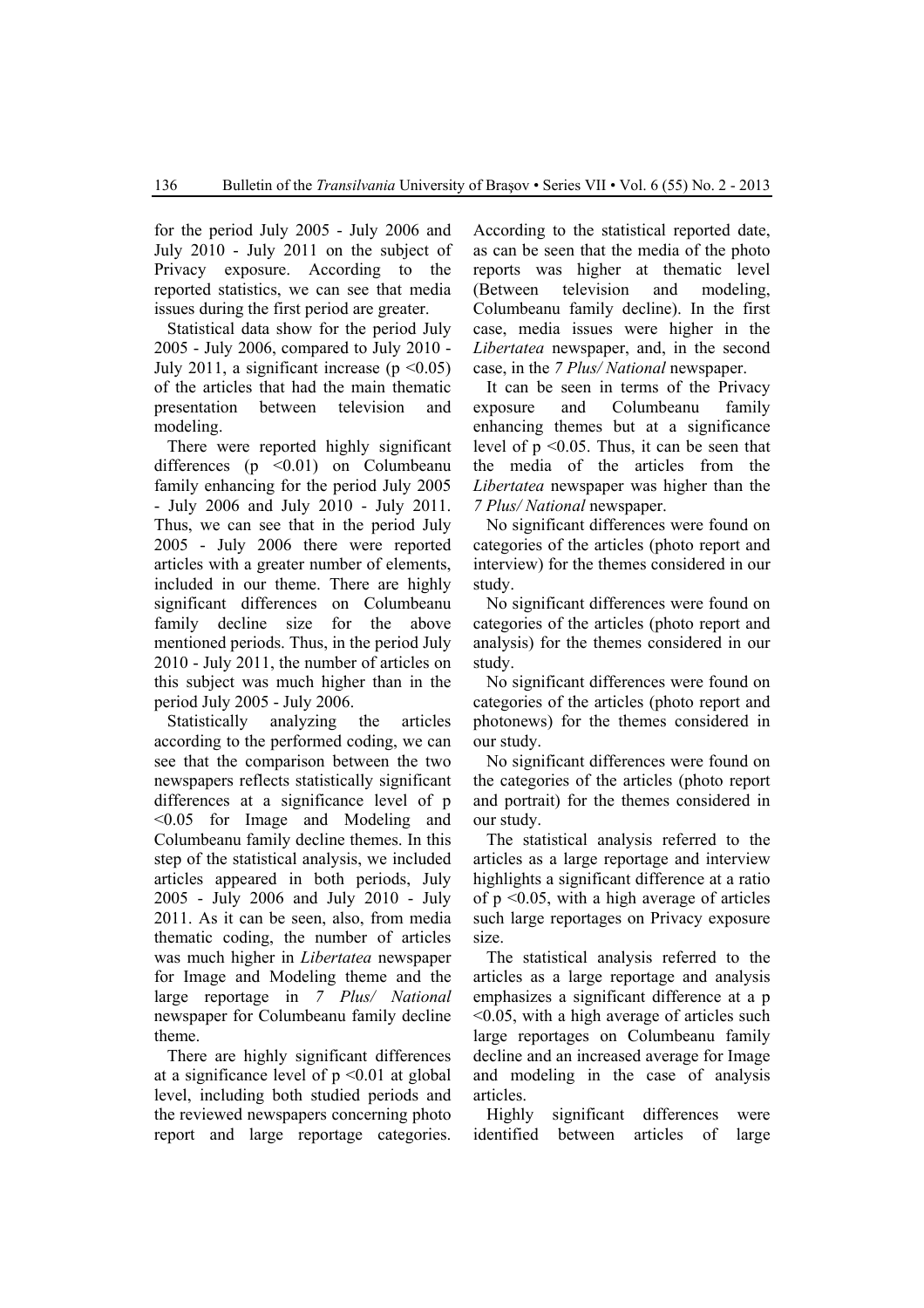reportage and photonews for between television and modeling theme, with an increased average of photonews articles. But in the case of Columbeanu family decline theme, the articles such as large reportages were classed on the first place.

No significant differences were found on categories of the articles (large reportage and portrait) for the themes considered in our study.

No significant differences were found on categories of the articles (interview and analysis) at thematic level.

No significant differences were found on categories of the articles (interview and photonews) at thematic level.

On the whole, no significant differences were found on categories of the articles (interview and portrait) at thematic level.

Also, on the whole, no significant differences were found on categories of the articles (analysis and photonews) at thematic level.

On the whole, from all analyzed articles, no significant differences were found on categories of the articles (analysis and portrait) at thematic level.

Also, on the whole, from all analyzed articles, no significant differences were found on categories of the articles (photonews and portrait) at thematic level.

### **6. Conclusions**

The main objective of the analysis, the articles about Monica Gabor and Irinel Columbeanu served as a form of entertainment. "Who got married, divorced or became pregnant?" are present subjects that appear almost daily in both publications. Since 2005, some articles of *Libertatea* and *7 Plus/ National* newspapers have referred to Monica's itinerary in the fascinating world of modeling. Towards the end of 2011, other articles were discussing about their divorce.

The *7 Plus/ National* newspaper places Monica in a position of weakness, promoting hegemonic femininity ("sexy image") by certain mechanisms (eroticism, sensuality of the female body, the use of trivialization). By emphasizing the sensuality of the female body of Monica Gabor, the *Libertatea* newspaper creates weakness around her femininity, too. Furthermore, the fashion is the main element that builds a new identity of Monica Gabor, becoming then a legitimate model for young people.

As shown in the presentation and interpretation of data obtained through quantitative content analysis, two newspapers built the stardom of Monica Gabor based on her relationship with Irinel Columbeanu, the final goal is centered on establishing the axis of gravity of the topic through the examination of the written media coverage from Romania.

We consider that such research, based on the analysis of a representative sample of newspapers, produced useful results for understanding the evolution of Romania's star system.

#### **References**

- 1. Berelson, 1952, 220, *apud* Chelcea, Septimiu: *Metodologia cercetării sociologice: metode cantitative şi calitative*. (*The sociological research methodology: quantitative and qualitative methods*). (third ed. rev.). Bucureşti. Editura Economică, 2007, p. 568.
- *2.* Thayer, A., Evans, M., McBride, A., Queen, M. and Spyridakis: *Content analysis as a best practice in technical communication research*. In: Technical communication research, 2007, 37(3), 267-279. Available at: http://web.ebscohost.com/ehost/detail? vid=8&hid=12&sid=96598faa-a2de-49d8-8f4b-